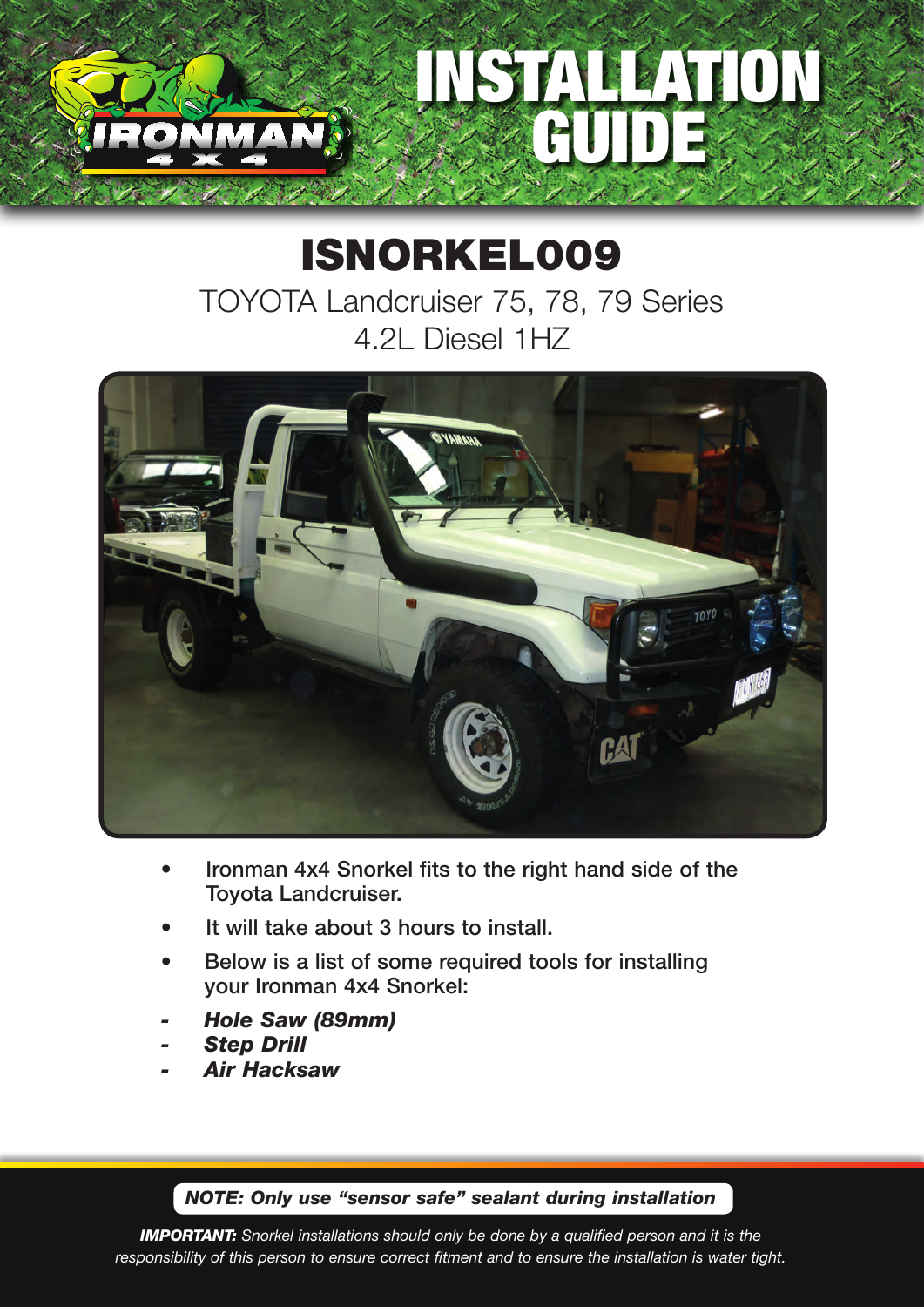- 1. Before installation check snorkel application is compatible with your vehicle.
- 2. Remove air cleaner assembly, air intake duct to air cleaner, Landcruiser badge, plate from right hand inner guard and unbolt fuel filter assembly from inner guard.

3. Apply masking tape to right hand front mudguard and windscreen pillar.

4 Tape template to mudguard making sure it is lined up with top of mudguard (bonnet opening) and rear of mudguard (door opening). Using a felt tipped pen, mark all holes through template onto mudguard. Remove template.

5. For snorkel outlet, using an 89mm hole saw cut two semi circles as shown. Mark a line between top and bottom of the semi circles and cut along lines using an air hack saw.







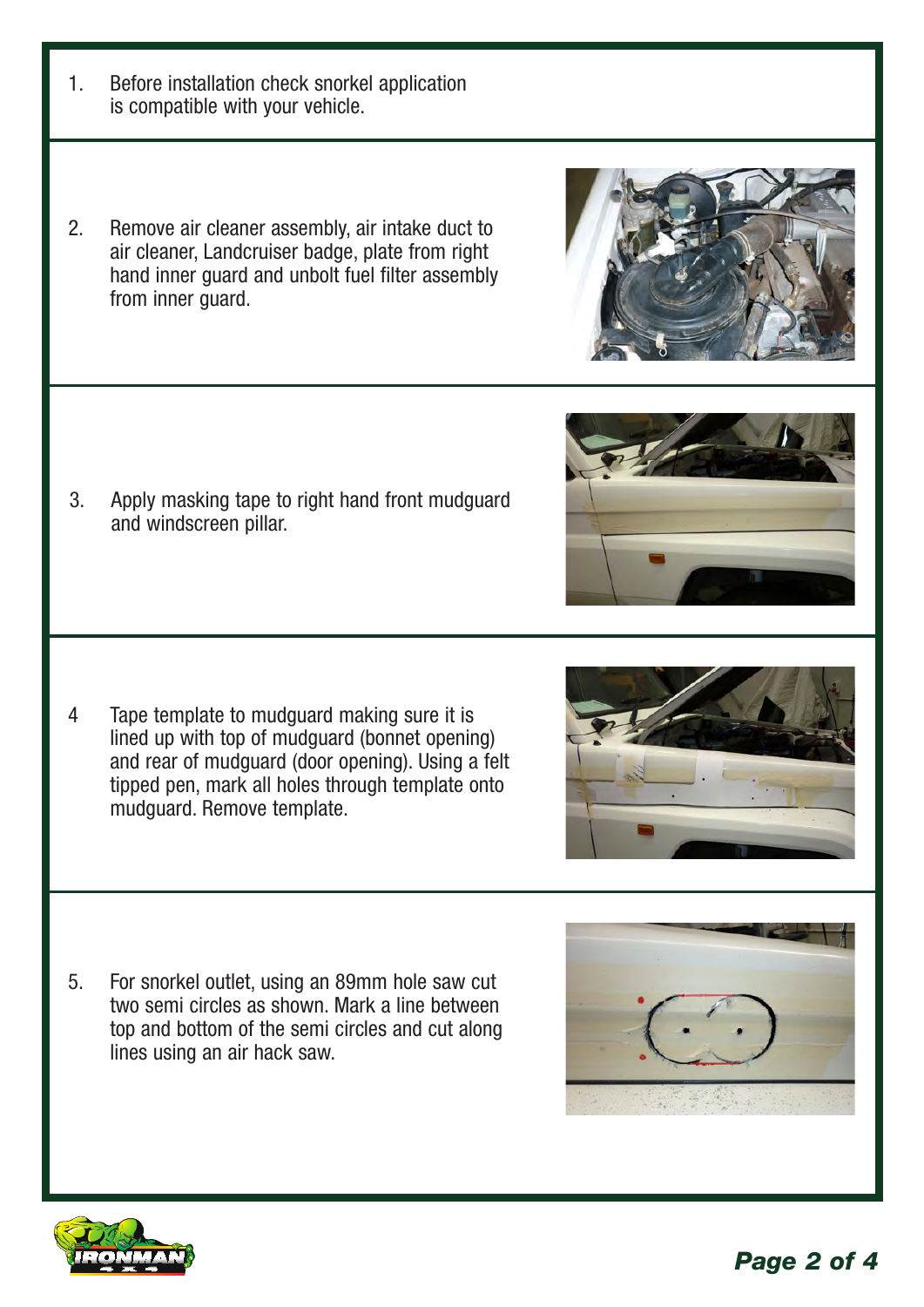6. Drill mounting holes to 16mm.



- 7. De-burr and rust-proof all holes (this applies to all holes drilled after this step).
- 8. Using thred lock, screw all mounting studs into snorkel body and attach pillar mounting bracket loosely to snorkel using M6 Bolts provied.
- 9. Hold snorkel body in position on mudguard and mark position of pillar mounting bracket holes onto windscreen pillar.
- 10. Remove snorkel body and remove pillar bracket
- 11. Drill holes for pillar bracket to 7.5mm. Apply silicone to holes, insert mounting plugs and attach pillar bracket to pillar using self tapping screws provided.





from snorkel.